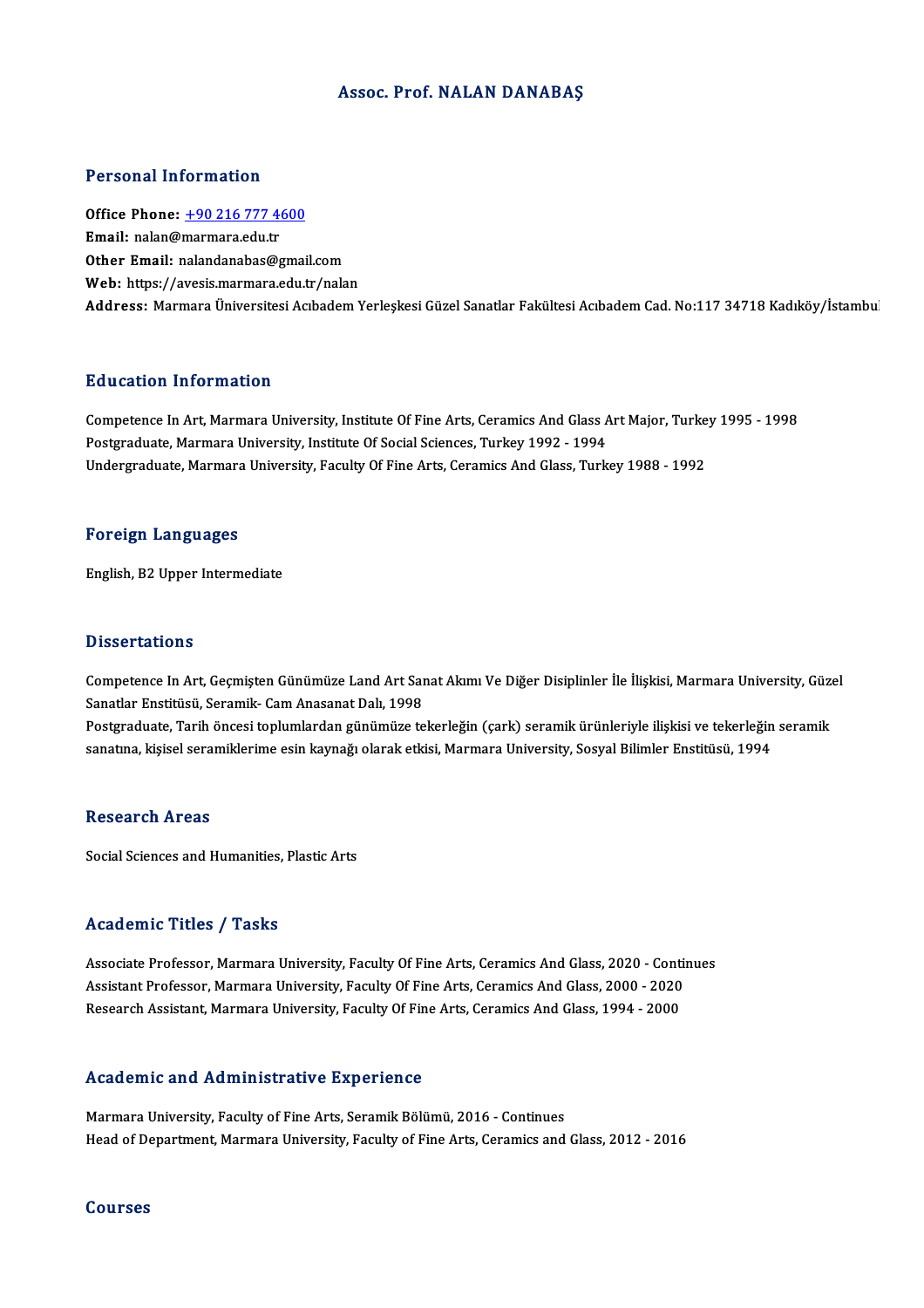DiplomaProjesi,Undergraduate,2019 -2020 Diploma Projesi, Undergraduate, 2019 - 2020<br>Sanatsal Seramik Tasarımı III-IV, Undergraduate, 2019 - 2020, 2020 - 2021<br>Sanat Seramik İliakiai, Pestsraduate, 2020, ...?021 Diploma Projesi, Undergraduate, 2019 - 2020<br>Sanatsal Seramik Tasarımı III-IV, Undergraduate, .<br>Sanat Seramik İlişkisi, Postgraduate, 2020 - 2021<br>Sanatsal Sanamik Tasarımı I. II. Undergraduata, 20 Sanatsal Seramik Tasarımı III-IV, Undergraduate, 2019 - 2020, 2020 - 202<br>Sanat Seramik İlişkisi, Postgraduate, 2020 - 2021<br>Sanatsal Seramik Tasarımı I-II, Undergraduate, 2019 - 2020, 2020 - 2021<br>Yanıt Analizi I. II Undergr Sanat Seramik İlişkisi, Postgraduate, 2020 - 2021<br>Sanatsal Seramik Tasarımı I-II, Undergraduate, 2019 - 2020, 2020 - 2021<br>Yapıt Analizi I-II, Undergraduate, 2019 - 2020, 2020 - 2021

#### Advising Theses

Advising Theses<br>DANABAŞ N., Metaforik kaplar : "Boşluk kavramı ile söz ve düşünce eylemi", Postgraduate, N.Pektaş(Student), 2008<br>Danabaş N., Primitif dönemden günümüze sanatın elusumu sünesinde anlatım öğesi elerek büyü. P rta viorn<sub>is i</sub>r resses<br>DANABAŞ N., Metaforik kaplar : "Boşluk kavramı ile söz ve düşünce eylemi", Postgraduate, N.Pektaş(Student), 2<br>Danabaş N., Primitif dönemden günümüze sanatın oluşumu sürecinde anlatım öğesi olarak bü Danabaş N., Primitif dönemden günümüze sanatın oluşumu sürecinde anlatım öğesi olarak büyü, Postgraduate, Z.ŞENER(Student), 2007

#### **Jury Memberships**

Competence InArt,Competence InArt,MarmaraÜniversitesi,May,2018 Competence In Art, Competence In Art, Marmara Üniversitesi, September, 2016 Competence In Art, Competence In Art, Marmara Üniversitesi, May, 2018<br>Competence In Art, Competence In Art, Marmara Üniversitesi, September, 2016<br>Competence In Art, Competence In Art, Marmara Üniversitesi, December, 2015<br>P Competence In Art, Competence In Art, Marmara Üniversitesi, Se<br>Competence In Art, Competence In Art, Marmara Üniversitesi, D<br>Post Graduate, Post Graduate, Marmara Üniversitesi, July, 2013<br>Competence In Art, Competence In A Competence In Art, Competence In Art, Marmara Üniversitesi, December, 2<br>Post Graduate, Post Graduate, Marmara Üniversitesi, July, 2013<br>Competence In Art, Competence In Art, Marmara Üniversitesi, April, 2013<br>Post Craduate, Post Graduate, Post Graduate, Marmara Üniversitesi, July, 2013<br>Competence In Art, Competence In Art, Marmara Üniversitesi, April, 2013<br>Post Graduate, Post Graduate, Marmara Üniversitesi, May, 2011 Competence In Art, Competence In Art, Marmara Üniversitesi, Apr<br>Post Graduate, Post Graduate, Marmara Üniversitesi, May, 2011<br>Post Graduate, Post Graduate, Marmara Üniversitesi, April, 2010<br>Post Craduate, Post Craduate, Ma Post Graduate, Post Graduate, Marmara Üniversitesi, May, 2011<br>Post Graduate, Post Graduate, Marmara Üniversitesi, April, 2011<br>Post Graduate, Post Graduate, Marmara Üniversitesi, July, 2010<br>Post Craduate, Post Craduate, Mar Post Graduate, Post Graduate, Marmara Üniversitesi, April, 2011<br>Post Graduate, Post Graduate, Marmara Üniversitesi, July, 2010<br>Post Graduate, Post Graduate, Marmara Üniversitesi, November, 2009<br>Post Craduate, Post Craduate Post Graduate, Post Graduate, Marmara Üniversitesi, July, 2010<br>Post Graduate, Post Graduate, Marmara Üniversitesi, November, 2009<br>Post Graduate, Post Graduate, Marmara Üniversitesi, November, 2009<br>Post Craduate, Post Cradu Post Graduate, Post Graduate, Marmara Üniversitesi, November, 2009<br>Post Graduate, Post Graduate, Marmara Üniversitesi, November, 2009<br>Post Graduate, Post Graduate, Marmara Üniversitesi, December, 2007<br>Post Craduate, Post C Post Graduate, Post Graduate, Marmara Üniversitesi, November, 20<br>Post Graduate, Post Graduate, Marmara Üniversitesi, December, 20<br>Post Graduate, Post Graduate, Marmara Üniversitesi, March, 2006<br>Post Craduate, Post Craduate Post Graduate, Post Graduate, Marmara Üniversitesi, December, 20<br>Post Graduate, Post Graduate, Marmara Üniversitesi, March, 2006<br>Post Graduate, Post Graduate, Marmara Üniversitesi, March, 2006<br>Post Craduate, Post Craduate, Post Graduate, Post Graduate, Marmara Üniversitesi, March, 2006<br>Post Graduate, Post Graduate, Marmara Üniversitesi, March, 2006<br>Post Graduate, Post Graduate, Marmara Üniversitesi, May, 2003 Competence In Art, Competence In Art, Marmara Üniversitesi, September, 2002

#### Articles Published in Other Journals

rticles Published in Other Journals<br>I. SERAMİK DİSİPLİNİNDE SANAT/ZANAAT, SÜREÇ, DEĞİŞİM, DÖNÜŞÜM: PHOEBE CUMMINGS<br>Ranabas N SERAMİK<br>Danabaş N.<br>Ulakbilee Se SERAMİK DİSİPLİNİNDE SANAT/ZANAAT, SÜREÇ, DEĞİŞİM, DÖNÜŞÜM: PHOEBE CUMMINGS<br>Danabaş N.<br>Ulakbilge Sosyal Bilimler Dergisi, vol.9, no.66, pp.1347-1357, 2021 (Refereed Journals of Other Institutions)<br>SERAMİK SANAT EĞİTİMİNDE, Danabaş N.<br>Ulakbilge Sosyal Bilimler Dergisi, vol.9, no.66, pp.1347-1357, 2021 (Referee<br>II. SERAMİK SANAT EĞİTİMİNDE, BİÇİM-İÇERİK VE KAVRAM İLİŞKİSİ<br>Danabas N Ulakbilge Sc<br>SERAMİK :<br>Danabaş N. SERAMİK SANAT EĞİTİMİNDE, BİÇİM-İÇERİK VE KAVRAM İLİŞKİSİ<br>Danabaş N.<br>Asos Journal - The Journal of Academic Social Science, vol.9, no.118, pp.63-76, 2021 (Refereed Journals of Other<br>Institutione) Danabaş N.<br>Asos Journal<br>Institutions)<br>Tüp*v* SEPA Asos Journal - The Journal of Academic Social Science, vol.9, no.118, pp.<br>Institutions)<br>III. TÜRK SERAMİK SANATINDA YERLEŞTİRME VE MEKAN İLİŞKİSİ<br>Panabas N Institutions)<br>III. TÜRK SERAMİK SANATINDA YERLEŞTİRME VE MEKAN İLİŞKİSİ<br>Danabaş N. TÜRK SERAMİK SANATINDA YERLEŞTİRME VE MEKAN İLİŞKİSİ<br>Danabaş N.<br>ASOS JOURNAL-The Journal of Academic Social Science, vol.7, no.87, pp.191-206, 2019 (Refereed Journals of Other<br>Institutione) Danabaş N.<br>ASOS JOURN.<br>Institutions)<br>Kit. TABLET ASOS JOURNAL-The Journal of Academic Social Scie<br>Institutions)<br>IV. KİL TABLETTEN SERAMİK MALZEMEYE YAZI Institutions)<br>IV. KIL TABLETTEN SERAMIK MALZEMEYE YAZI<br>DANABAS N.

Ulakbilge Sosyal Bilimler Dergisi, vol.6, pp.1787-1800, 2018 (Refereed Journals of Other Institutions) DANABAŞ N.<br>Ulakbilge Sosyal Bilimler Dergisi, vol.6, pp.1787<br>V. ORGANİK ÜRÜNLERİN BÜYÜSÜ...OBVARA<br>DANABAS N

Ulakbilge Sos<br><mark>ORGANİK Ü</mark><br>DANABAŞ N.